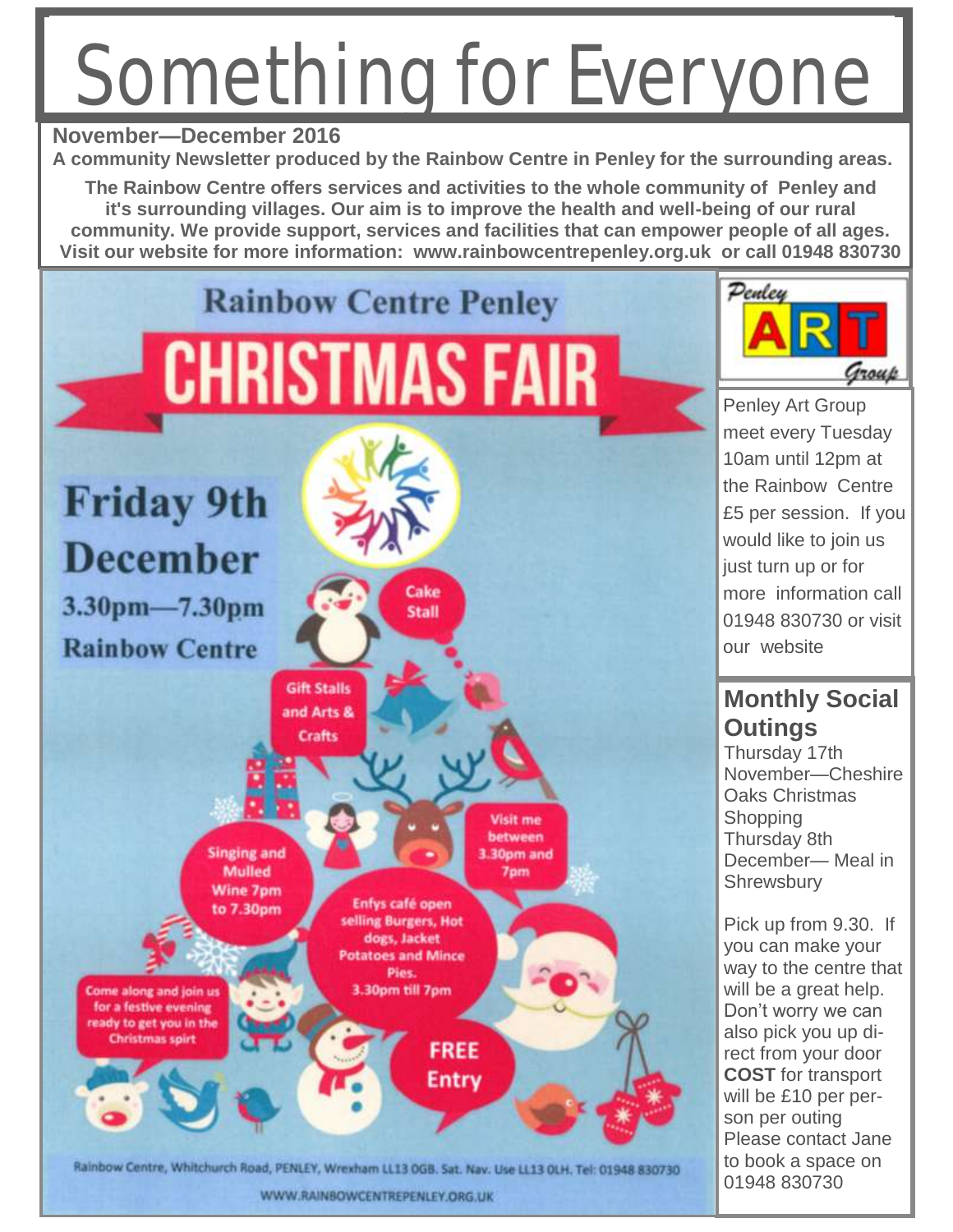



2016 Come along on

Tuesday 13th December Christmas Bingo Cash and prizes to be won.

### Main flyer £50 Cash prize

& Christmas Prize Raffle

Doors open 7pm Starts at 7.30pm

Tea and coffee will be available or you are welcome to bring your own alcohol Whitehurch Road, Wrexham, LL13 0GB Sat nav. LL13 0LH Tel: 01948 830730

Reg. Charity No. 1100479

### **Penley Rainbow Centre**

### **Day Care Services**

 **Serving our rural communities of Wrexham Borough and Shropshire**



#### **Open Monday, Tuesday, Wednesday and Friday 10.00am-4.00pm Transport can be provided.**

A safe and friendly environment in which to spend the day, make new friends and learn new skills. Enjoy a freshly cooked meal. Pick up by the centres mini bus and taken home at the end of each day. For an informal chat please contact **Geraldine Vaughan on 01948 830730** 

# **Lunch & Learn**

**at the Rainbow Centre 1st Thursday of the Month 1st December**

**Needle felting Elves with Coral**



### **5th January 2017 Pin & Yarn Art with Rebecca**



**10.30 – 2.30pm £15 to include activity, lunch & refreshments. To book call 01948 830730**

### **[International Older Person](http://www.un.org/en/events/olderpersonsday/index.shtml) Day**

We celebrated on 1st of October by having a Tea Dance at the Rainbow Centre which was funded by the Wrexham County Borough Council. Thank you to the singing farmer and all who attended the day.





Penely Art Group had a great success with their first Art **Group** Exhibition. Well done and

congratulations. If you would like to join the group we meet on **Tuesdav** 10—12 at the Rainbow **Centre** 

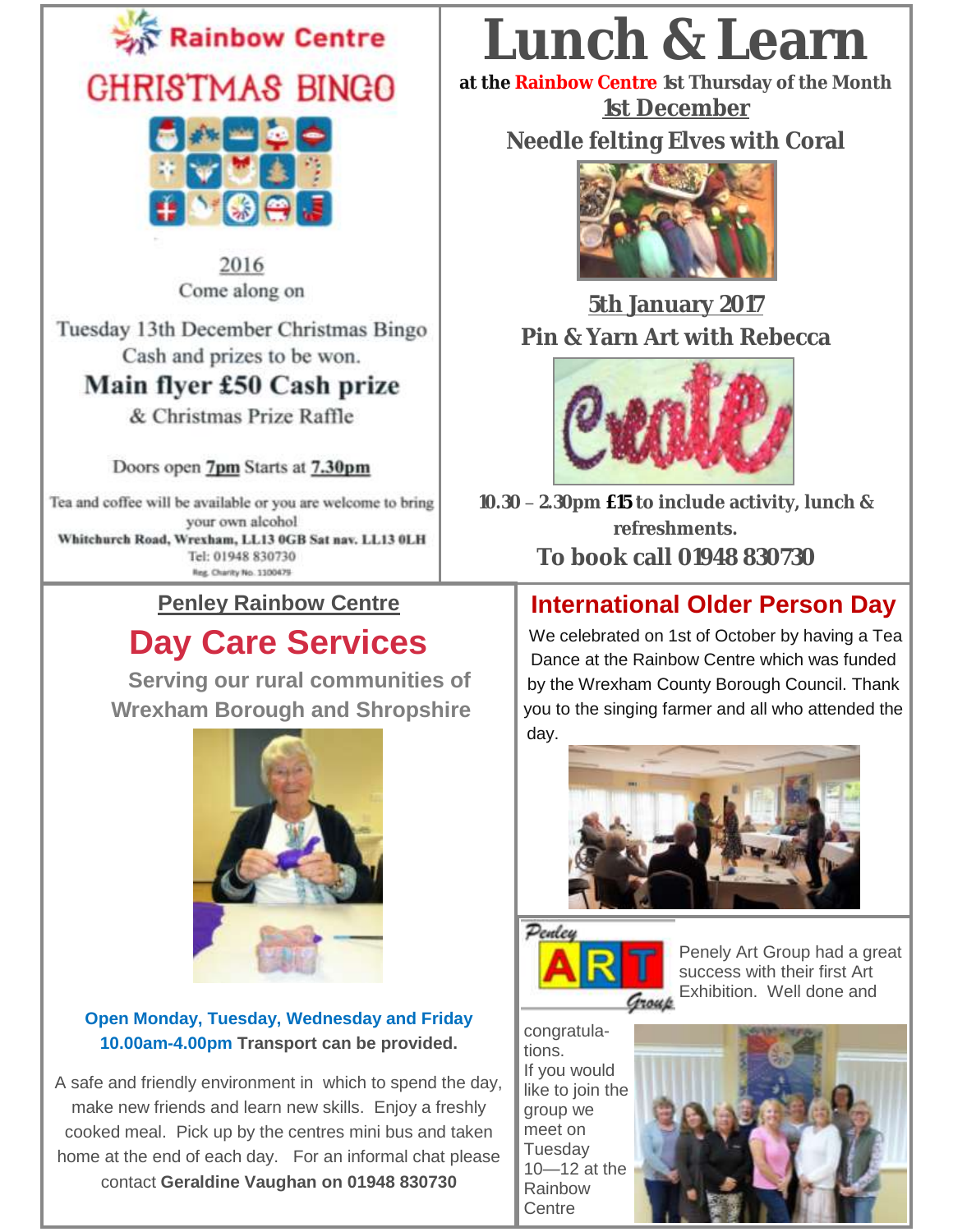**Maelor Belles WI: Friday November 11th The Nights Sky Enjoy an evening of Star Gazing with an informative talk by Rachel Harris, warm clothes recommended. Competition - Night sky related Members & Children FREE Visitors £5 Wednesday December 14th Its Christmas - food & Games. Competition - Christmas object! Members FREE Visitors £5**



**Karate** Every **Tuesday 7pm – 8.30pm Age 5 to Adult. £2.50 per session**